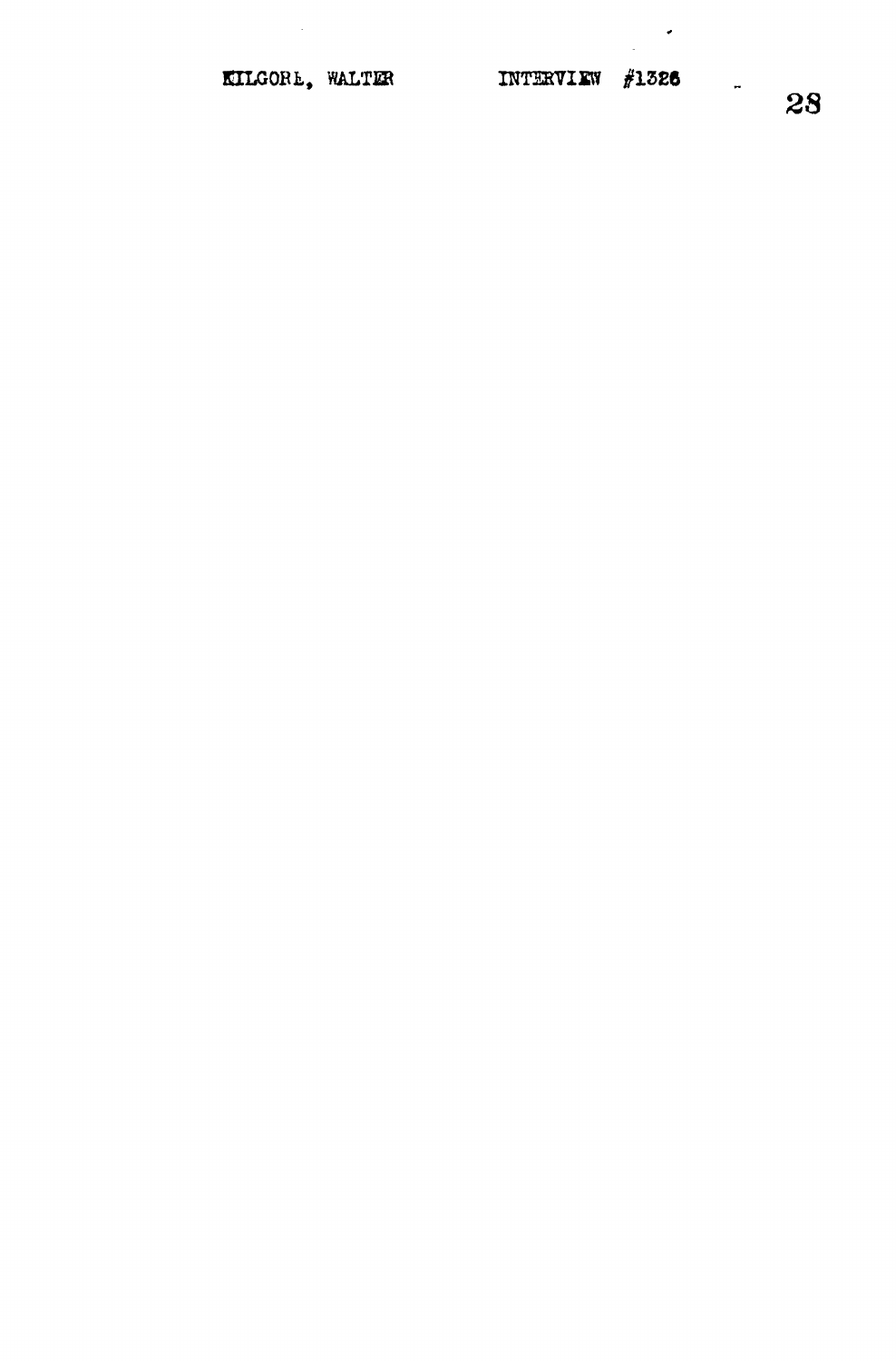|               |                                                                           | $\overline{\phantom{a}}$ $\overline{\phantom{a}}$ $\overline{\phantom{a}}$ $\overline{\phantom{a}}$ $\overline{\phantom{a}}$ $\overline{\phantom{a}}$ $\overline{\phantom{a}}$ $\overline{\phantom{a}}$ $\overline{\phantom{a}}$ $\overline{\phantom{a}}$ $\overline{\phantom{a}}$ $\overline{\phantom{a}}$ $\overline{\phantom{a}}$ $\overline{\phantom{a}}$ $\overline{\phantom{a}}$ $\overline{\phantom{a}}$ $\overline{\phantom{a}}$ $\overline{\phantom{a}}$ $\overline{\$ |                |                                             |                        |
|---------------|---------------------------------------------------------------------------|---------------------------------------------------------------------------------------------------------------------------------------------------------------------------------------------------------------------------------------------------------------------------------------------------------------------------------------------------------------------------------------------------------------------------------------------------------------------------------|----------------|---------------------------------------------|------------------------|
|               |                                                                           |                                                                                                                                                                                                                                                                                                                                                                                                                                                                                 |                | Form $A-(S-149)$                            |                        |
|               |                                                                           |                                                                                                                                                                                                                                                                                                                                                                                                                                                                                 | DIOCRAFHY FORM |                                             |                        |
|               |                                                                           | WORKS FROGRESS ADMINISTRATION                                                                                                                                                                                                                                                                                                                                                                                                                                                   |                |                                             | 29                     |
|               |                                                                           |                                                                                                                                                                                                                                                                                                                                                                                                                                                                                 |                | Indian-Hioneer History Project for Oklahoma |                        |
|               |                                                                           |                                                                                                                                                                                                                                                                                                                                                                                                                                                                                 |                |                                             |                        |
|               | KILGORE, WALTER INTERVIEW                                                 |                                                                                                                                                                                                                                                                                                                                                                                                                                                                                 |                | 1326                                        |                        |
|               |                                                                           |                                                                                                                                                                                                                                                                                                                                                                                                                                                                                 |                |                                             |                        |
|               |                                                                           |                                                                                                                                                                                                                                                                                                                                                                                                                                                                                 |                |                                             |                        |
|               | Field Worker's name Thad Smith, Jr.,                                      |                                                                                                                                                                                                                                                                                                                                                                                                                                                                                 |                |                                             |                        |
|               | This report made on (date) April 19                                       |                                                                                                                                                                                                                                                                                                                                                                                                                                                                                 |                |                                             | 193, 7                 |
|               |                                                                           |                                                                                                                                                                                                                                                                                                                                                                                                                                                                                 |                |                                             |                        |
|               |                                                                           |                                                                                                                                                                                                                                                                                                                                                                                                                                                                                 |                |                                             |                        |
| $l_{\bullet}$ | Name Walter Kil <sub>ij</sub> ore,                                        |                                                                                                                                                                                                                                                                                                                                                                                                                                                                                 |                |                                             |                        |
|               |                                                                           |                                                                                                                                                                                                                                                                                                                                                                                                                                                                                 |                |                                             |                        |
| 2.            | Post Office Address Chickasha, Oklahoma                                   |                                                                                                                                                                                                                                                                                                                                                                                                                                                                                 |                |                                             |                        |
|               | 3, Residence address (or location) 426 North 5th Street,                  |                                                                                                                                                                                                                                                                                                                                                                                                                                                                                 |                |                                             |                        |
|               |                                                                           |                                                                                                                                                                                                                                                                                                                                                                                                                                                                                 |                |                                             |                        |
|               | 4. DATE OF BIRTH: Month January Day 26 Year 1876                          |                                                                                                                                                                                                                                                                                                                                                                                                                                                                                 |                |                                             |                        |
|               | 5. Place of birth Texas                                                   |                                                                                                                                                                                                                                                                                                                                                                                                                                                                                 |                |                                             |                        |
|               |                                                                           |                                                                                                                                                                                                                                                                                                                                                                                                                                                                                 |                |                                             |                        |
|               |                                                                           |                                                                                                                                                                                                                                                                                                                                                                                                                                                                                 |                |                                             |                        |
|               | 6. Name of Father W. S. Kilgore, Place of birth Alabama                   |                                                                                                                                                                                                                                                                                                                                                                                                                                                                                 |                |                                             |                        |
|               | Other information about father Buried in Oklahoma                         |                                                                                                                                                                                                                                                                                                                                                                                                                                                                                 |                |                                             |                        |
|               |                                                                           |                                                                                                                                                                                                                                                                                                                                                                                                                                                                                 |                |                                             |                        |
|               | 7. Name of Mother Margaret Moore                                          |                                                                                                                                                                                                                                                                                                                                                                                                                                                                                 |                |                                             | Place of birth Georgia |
|               |                                                                           |                                                                                                                                                                                                                                                                                                                                                                                                                                                                                 |                |                                             |                        |
|               | Other information about mother Buried in Oklahoma.                        |                                                                                                                                                                                                                                                                                                                                                                                                                                                                                 |                |                                             |                        |
|               |                                                                           |                                                                                                                                                                                                                                                                                                                                                                                                                                                                                 |                |                                             |                        |
|               | Notes or complete narrative by the field worker dealing with the life and |                                                                                                                                                                                                                                                                                                                                                                                                                                                                                 |                |                                             |                        |
|               | story of the person interviewed. Refer to Manual for surgested subjects   |                                                                                                                                                                                                                                                                                                                                                                                                                                                                                 |                |                                             |                        |

story of the person interviewed. Refer to Manual for suggected subjects and questions. Continue on blank sheets if necessary and attach firmly to this form. Number of sheets attached  $4$ 

 $\overline{a}$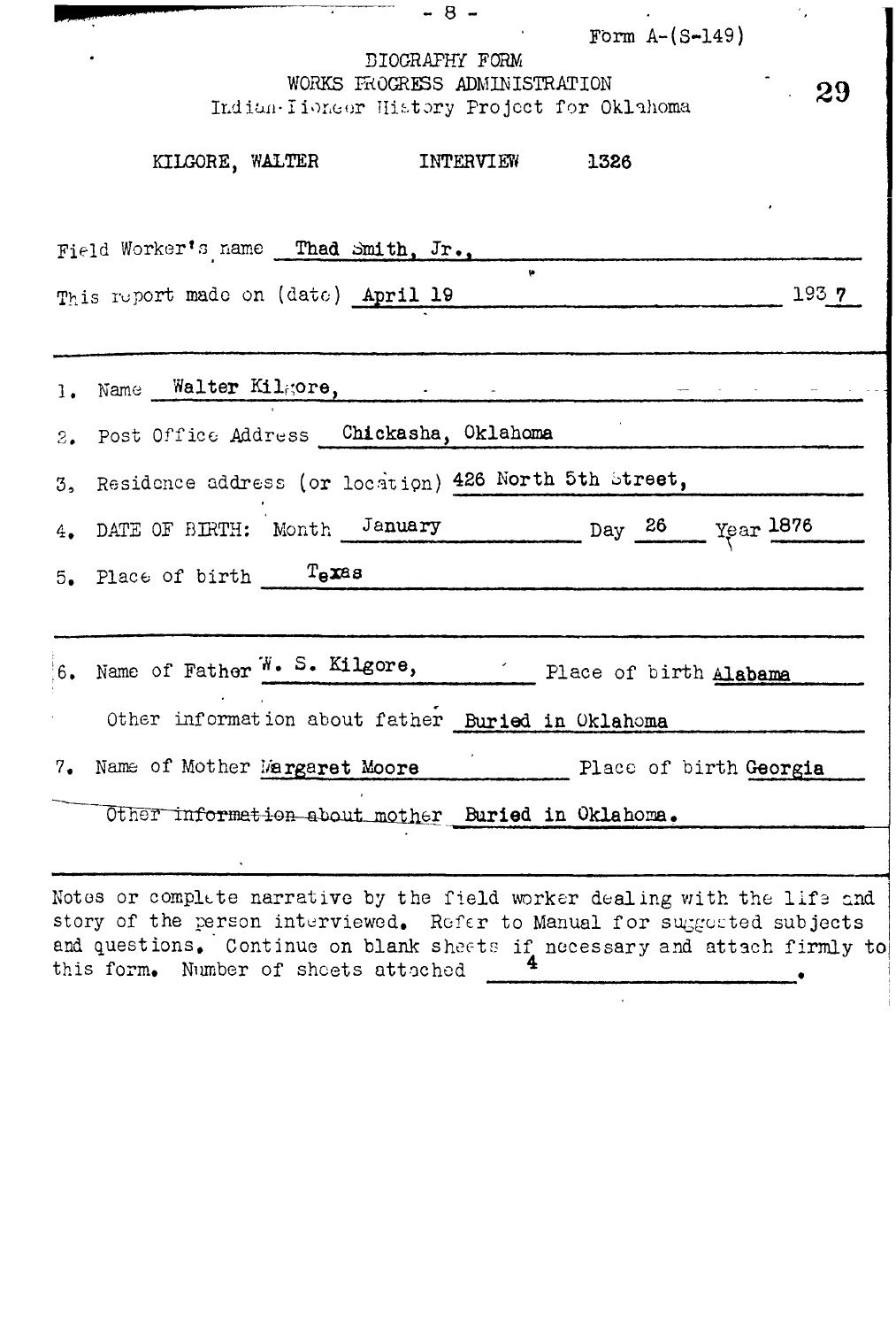Thad Smith, Jr., Field Worker April 19, 1937

> A. Interview with 'Mr. Galter Kilgore. 426 North 5th Street, Chickaaha, Oklahoma.

I made my first trip into Gklahome in the year 1896 from  $Texas<sub>•</sub>$ 

One of our neighbors shipped a Case threshing machine to *zX* :.eno, and he brought his own crew from Texas. I was one of them. The separator was made of wood, and the power was a steam engine.

We started threshing wheat near  $\Lambda$  Heno where there were thousands of acres to be threshed. One morning I stood on the separator and counted nine threshing machines in sight.

The owner of the machine was named Vaughn, and  $\sim$ he had his own cook shack whero he fed the men. The cook quit before threshing season was over and I took the job. There were lots of Indians that would come by our machine and want something to eat, and they seemed to like baked sweet potatoes better than anything else we had to eat. Mr. Vaughn said to cook plenty and feed all of them that came by, which I did.  $\ddot{\cdot}$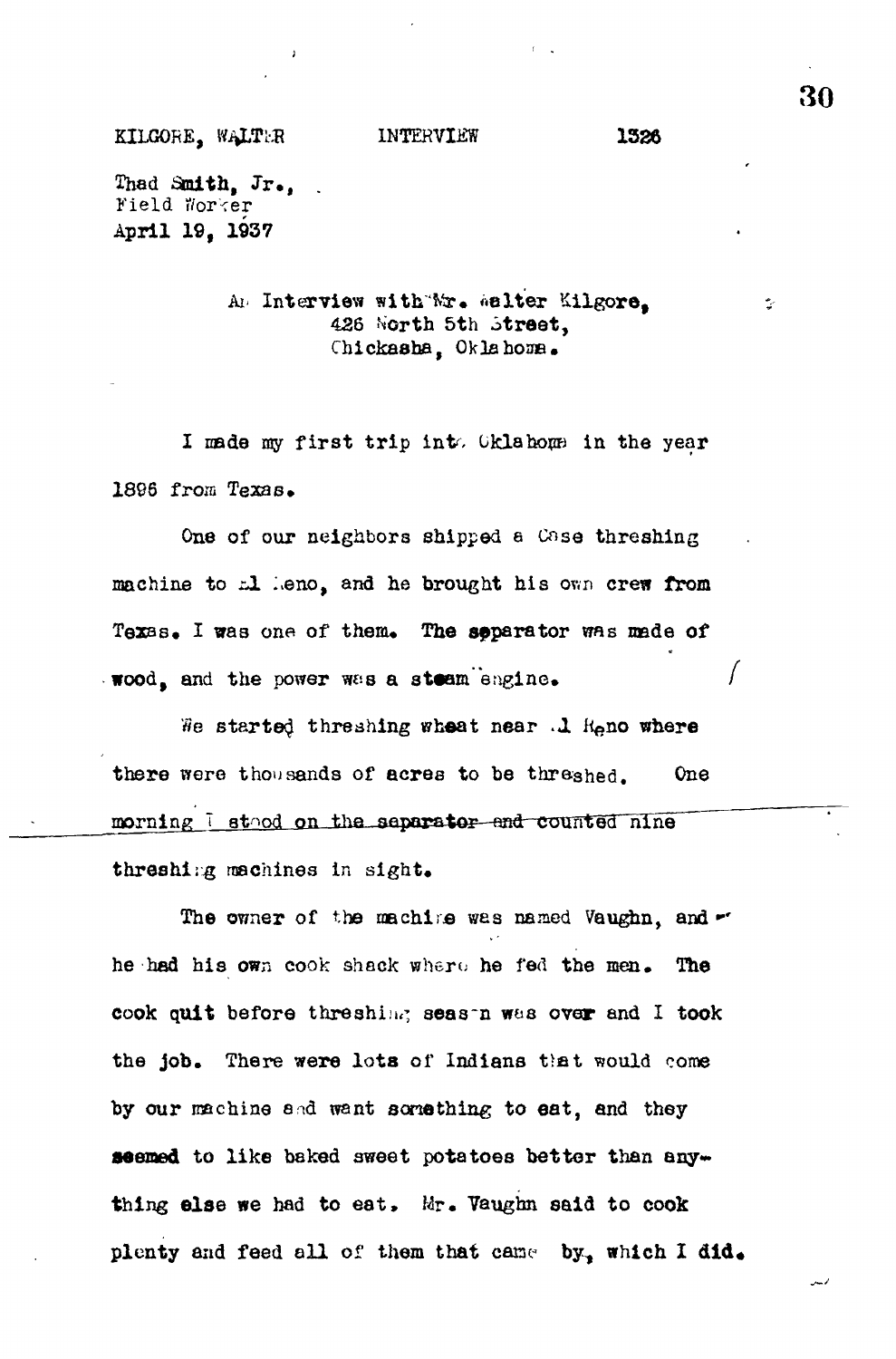## KILGORE, WALTER **INTERVIEW** 1326

 $-2-$ 

That fall when threshing season was over, the threshing machine was stored, and my boss begged me to go back to Texas with him, as all of the old crew had quit and had other jobs. 1 did not wan! to ro back and usid so, but told him I would go part way with him. We started back in a wagon and  $\frac{1}{2}$  stayed with him until we got about forty miles southeast of Oklahoma City, where  $\perp$  saw the finest cotton that  $\perp$  had ever seen. I grabbed my satchel, and told him good-bye,, that *I* was going to pick some cotton. 1 cot a job picking, and the pay was seventy-five cents per hundred. I stayed and picked for about six weeks, when there came a anow and I quit and went back to Texas. The next year I came back with the man who owned the threshing machine, and helped thresh near El seno that summer. The farmers were making between eighteen and twenty-five bushels of wheat per. acre, and some of them had not plowed their land before sowing. When we had finished threshing he year before it was late and some of the farmers did not think they had time to plow, so had just sown their wheat in the wheat stubble, *c* and it made pretty good wheat too.

That fall, 1897, I went to Choctaw to see my

31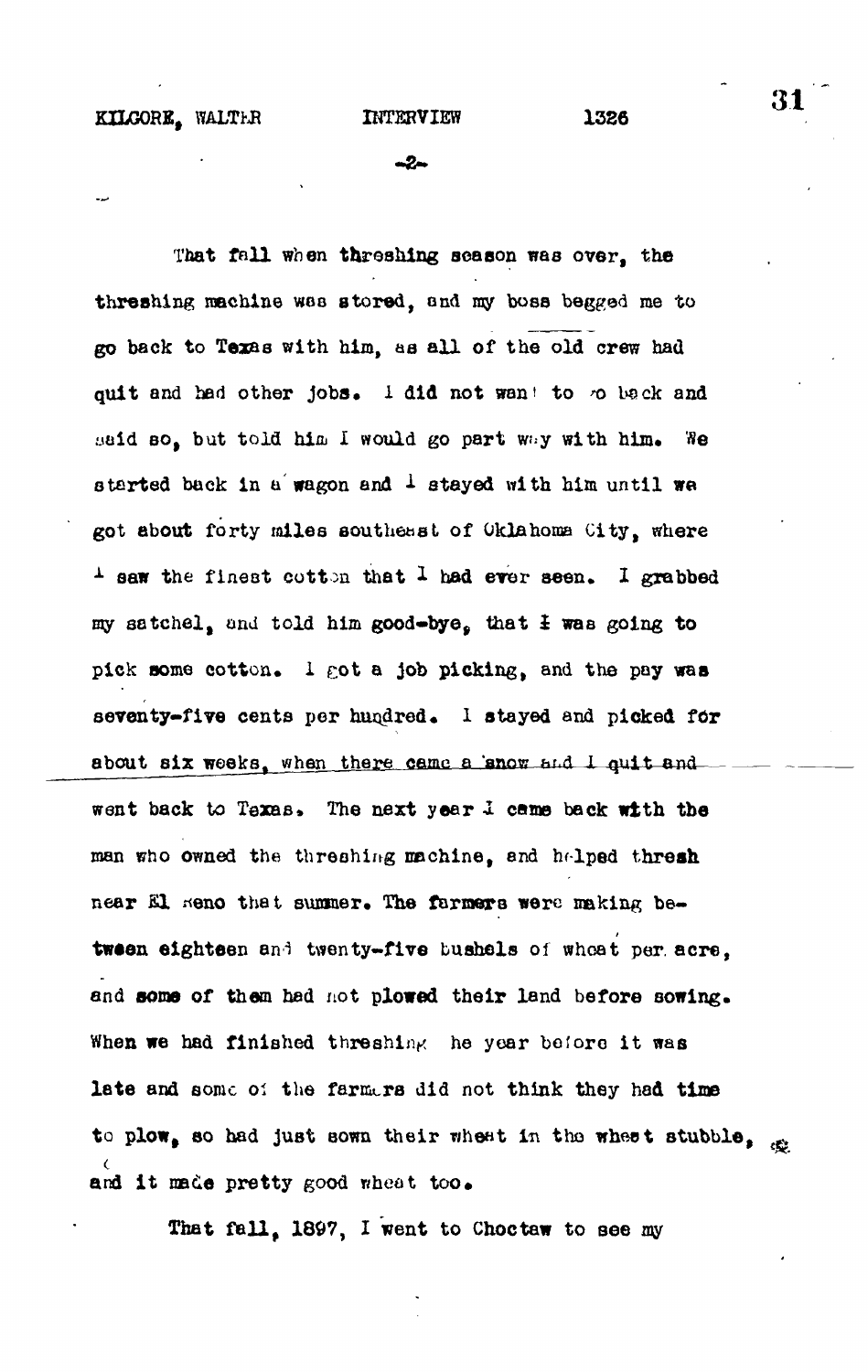- 3 -

**Sweetheart**, and then back to Texas, and in the summer of 1889 I came back to  $0$ klahoma, and that fall in September. Oklahoma City was having its first fair. They were fixing up a nice float for the parade, and wanted some young man and girl to get married on it during the parade, and were offering a housekeeping outfit to the lucky couple. I tried to persuade my sweetheart to marry me on the float; although she refused to do that we were me ried anyway.

At the fair farmers had orought cattle and horses and all kinds of produce, and different kinds o grain. They also had roulette wheels and dice ta les on the street.

Why wife an i I rented a farm one mile south and onehalf mile east of Luther on the Deep Fork Hiver. we stayed

there one yeer and then moved t;> Texas. relinquishment on a quarter section of land in the Caddo relinquishmfcr:t on a quarter section of land in the Ceddo country, twelve miles northwest, of Ghickasha. X\*.gav\* nine hundred dollars for it , 1 dug a dugout on t. e ijand and **covered** i t with logs. After I had put hay on the logs I well, and being a water witched all l over the witched all l over the witched all l over the witched all l over

the **place** and the \_d y place I could find water was **where**